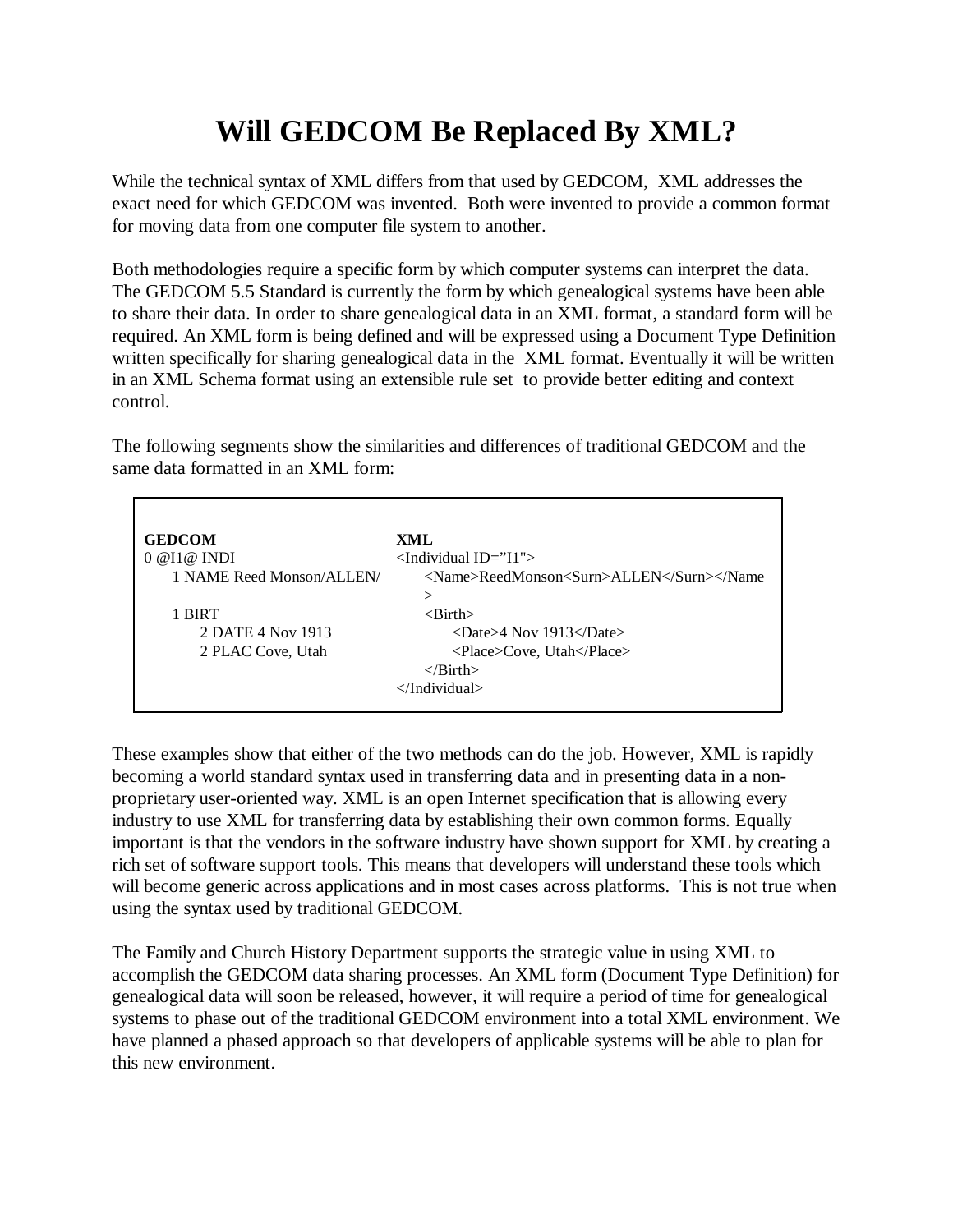The following documents are being offered to assist in the migration to a complete XML environment:

- 1. GEDCOM XML 6.0 Specifications defines a new XML form based on a new and more sophisticated genealogical data model than has been used in the past.
- 2. GEDCOM 5.6 Specifications is an update to the current GEDCOM specifications for addressing current and near term needs.
- 3. Chapter 3 of the GEDCOM 5.6 specifications contains an XML form intended to represent the current GEDCOM in an XML.

The plan is to release the GEDCOM XML 6.0 specifications and allow time for applications to be updated and ready to support this new XML data transfer form by the fall of 2002. In the meantime the XML format specified in GEDCOM 5.6 can be used as a temporary XML form designed specifically to represent GEDCOM 5.x data. A program that will convert GEDCOM 5.x data to-and-from XML will probably be able to meet needs of users requiring XML usage while waiting for applications to begin supporting the GEDCOM XML 6.0.

## **GEDCOM XML 6.0**

 The GEDCOM XML 6.0 specification is only an XML form for transferring genealogical database information. The GEDCOM XML 6.0 form is based on a model that is different than the model used for GEDCOM 5.x data transfer. (See the model diagram below).

The GEDCOM XML 6.0 model was designed to meet additional interests and requirements suggested by the genealogical community. It is still basically designed for recording researchers' or users' conclusions about his/her genealogical research, including citing the sources used as evidence.

## **GEDCOM 5.6**

The XML form for GEDCOM 5.6 is not a long term option but a temporary specification written to make converting to-and-from XML straight forward.and easy to write, thus providing a short term approach for those users wanting to prepare GEDCOM 5.x files for use in the Internet Web environment.

In addition GEDCOM 5.6 contains some updates that some applications will want to use. For instance, PAF 5.0 will require some 5.6 extensions in the place and name area for handling phonetic or romanized variation of some languages, such as Chinese, Japanese, and Korean.

## **Developers and Genealogists are Invited to Make Suggestions:**

These documents are currently available in in a draft form. Software developers and genealogists are invited to make suggestions for improvements which help them achieve both near and long term product objectives.